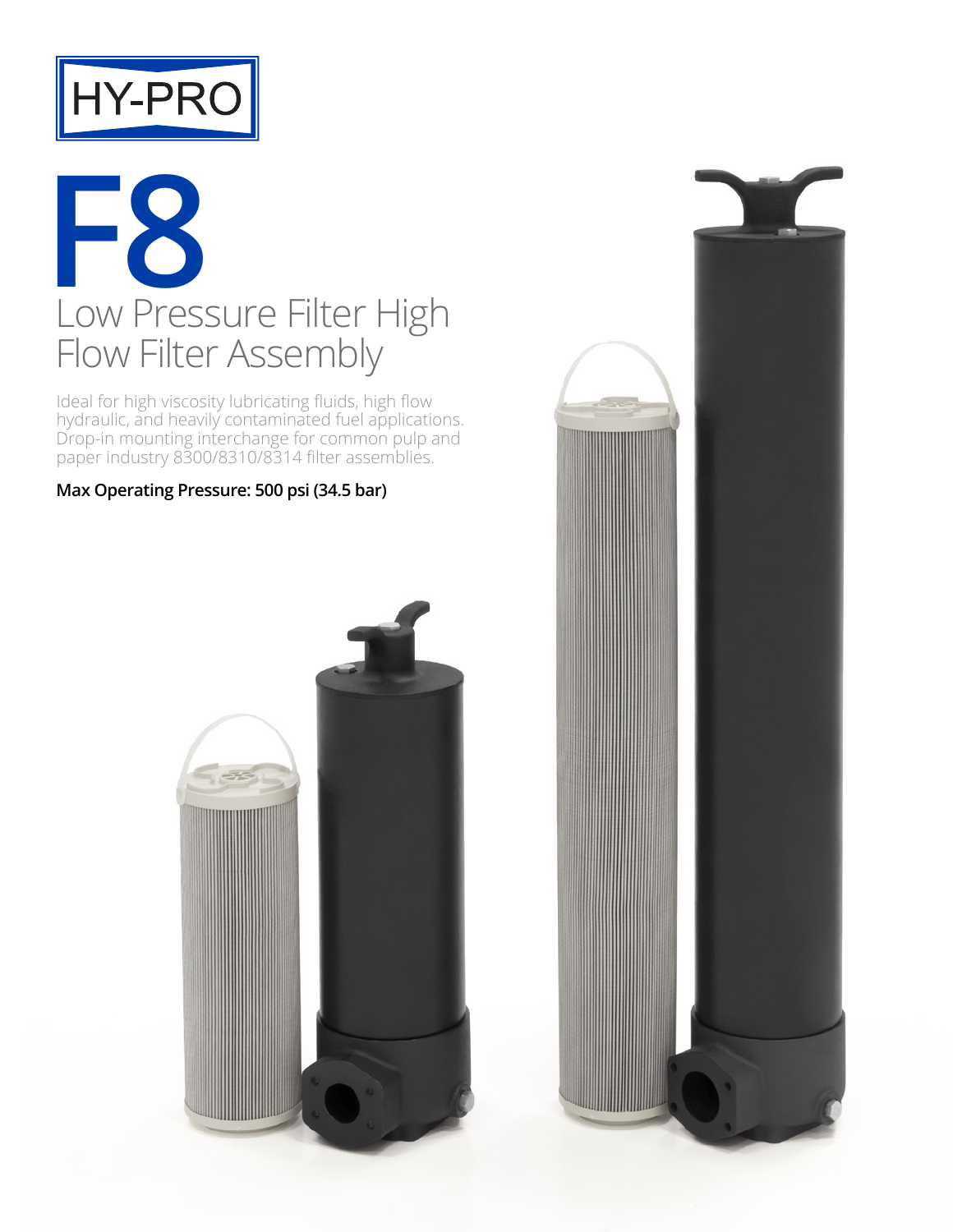### **Filtration starts with the filter.**

Advanced DFE rated filter elements deliver lower operating ISO Codes with high efficiency particulate removal and retention efficiency. With a range of media options down to  $\beta$ 3<sub>ca</sub> > 4000 + water absorbing options, you get the perfect element for your application, every time.





#### **Minimize the mess.**

The top loading housing on F8 filter assemblies provide easy and clean access when servicing or changing the element. Accessing the element is as simple as removing the housing cover, meaning you have no heavy bowl to lift and can get back in operation more quickly than ever.

### **Setting the new (industry) standard.**

Designed as a drop-in replacement for industry standard 8300 series filter housings, only the F8 from Hy-Pro gives you the flexibility to choose from numerous DFE rated filter arrangements. Even upgrade your existing 83\*\* series filter elements with the HP107 series to get a new integral bypass valve with every filter.



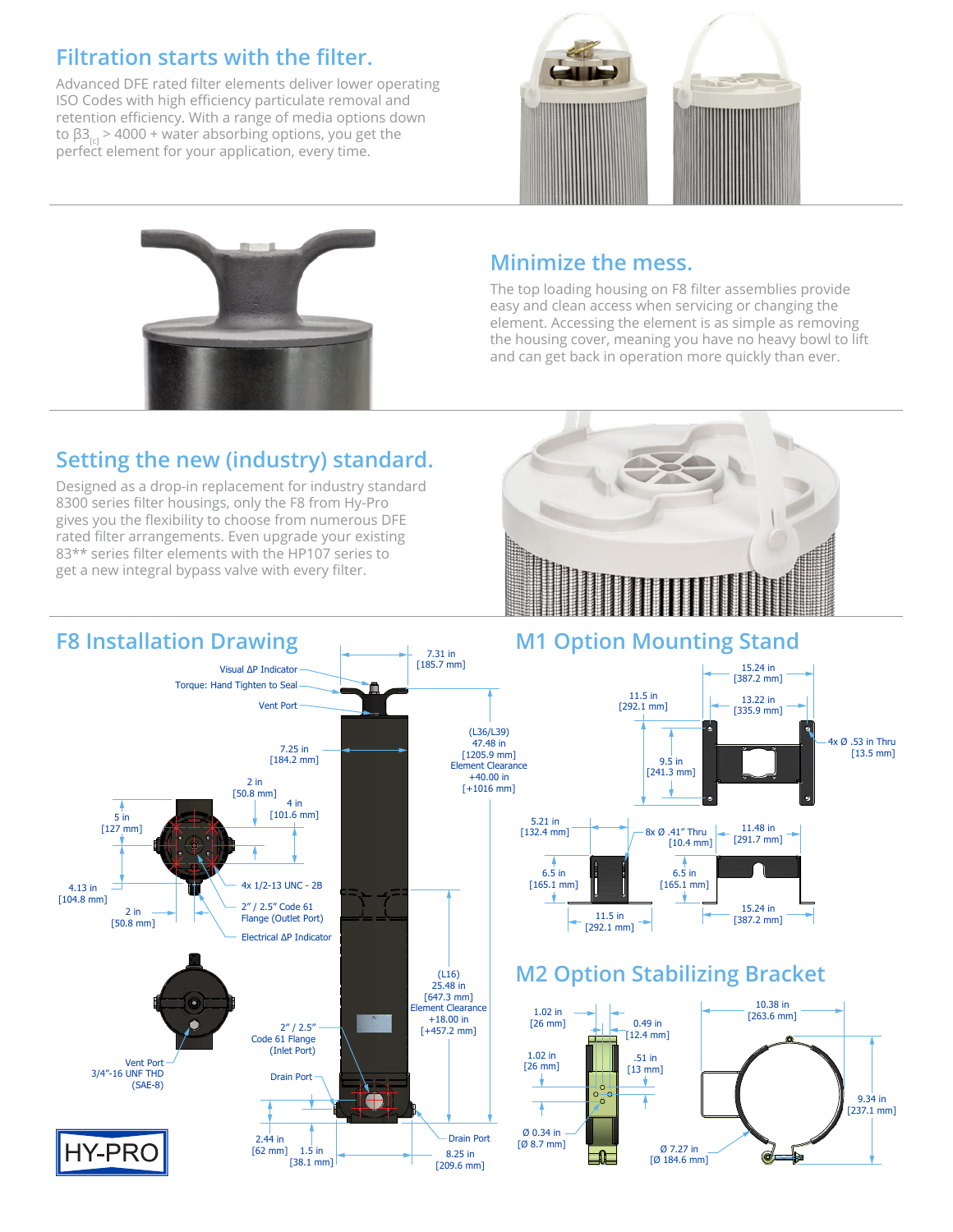# F8 Specifications

| <b>Dimensions</b>                         | See Installation Drawings on page 2 for model specific dimensions.                                                                                                                                                                   |                                                                                                                                                                    |                  |                                                                                                                                                                                                                                                                                                                  |                  |                                                                       |                                                         |                                                                                                                                 |                            |  |  |  |  |
|-------------------------------------------|--------------------------------------------------------------------------------------------------------------------------------------------------------------------------------------------------------------------------------------|--------------------------------------------------------------------------------------------------------------------------------------------------------------------|------------------|------------------------------------------------------------------------------------------------------------------------------------------------------------------------------------------------------------------------------------------------------------------------------------------------------------------|------------------|-----------------------------------------------------------------------|---------------------------------------------------------|---------------------------------------------------------------------------------------------------------------------------------|----------------------------|--|--|--|--|
| Operating<br>Temperature                  | $-20^\circ$ F to 250 $^\circ$ F<br>(-29°C to 121°C)                                                                                                                                                                                  |                                                                                                                                                                    |                  |                                                                                                                                                                                                                                                                                                                  |                  |                                                                       |                                                         |                                                                                                                                 |                            |  |  |  |  |
| Operating<br>Pressure                     | 500 psi (34.5 bar) max                                                                                                                                                                                                               |                                                                                                                                                                    |                  |                                                                                                                                                                                                                                                                                                                  |                  |                                                                       |                                                         |                                                                                                                                 |                            |  |  |  |  |
| ∆P Indicator<br><b>Trigger</b>            | 15 psi (1 bar): 25 psid bypass<br>35 psi (2.4 bar): 50 psid bypass + non bypass                                                                                                                                                      |                                                                                                                                                                    |                  |                                                                                                                                                                                                                                                                                                                  |                  |                                                                       |                                                         |                                                                                                                                 |                            |  |  |  |  |
| Materials of<br>Construction              | Head/Lid                                                                                                                                                                                                                             | Cast aluminum (coated)                                                                                                                                             |                  | <b>Bowl</b><br>Industrial coated steel                                                                                                                                                                                                                                                                           |                  |                                                                       |                                                         |                                                                                                                                 |                            |  |  |  |  |
| Media<br>Description                      | M                                                                                                                                                                                                                                    | G8 Dualglass, our latest<br>generation of DFE rated,<br>high performance glass<br>media for all hydraulic &<br>lubrication fluids. $\beta x_{\text{ref}} \ge 4000$ | Α                | G8 Dualglass high<br>performance media<br>combined with water<br>removal scrim. $\beta x_{\text{ref}} \ge 4000$                                                                                                                                                                                                  |                  | W<br>Stainless steel wire<br>mesh media $\beta x_{\text{ref}} \geq 2$ |                                                         | <b>VTM</b><br>$\beta$ 0.9 <sub>m</sub> $\geq$ 4000 particulate,<br>insoluble oxidation<br>by-product and water<br>removal media |                            |  |  |  |  |
| Replacement<br>Elements                   | <b>Element Type Code</b><br>5<br>6<br>7                                                                                                                                                                                              |                                                                                                                                                                    |                  | To determine replacement elements, use corresponding codes from your assembly part number:<br><b>Filter Element Part Number</b><br>HP105L[Length Code] - [Media Selection Code][Seal Code]<br>HP106L[Length Code] - [Media Selection Code][Seal Code]<br>HP107L[Length Code] - [Media Selection Code][Seal Code] |                  |                                                                       |                                                         | <b>Example</b><br>HP105L36-6AB<br>HP106L16-10MV<br>HP107L36-1MV                                                                 |                            |  |  |  |  |
|                                           | 32<br>35                                                                                                                                                                                                                             |                                                                                                                                                                    |                  | HP8310L[Length Code] - [Media Selection Code][Seal Code]<br>HP8310L16-25AV<br>HP8310L[Length Code] - [Media Selection Code][Seal Code]<br>HP8310L39-3MB                                                                                                                                                          |                  |                                                                       |                                                         |                                                                                                                                 |                            |  |  |  |  |
|                                           | 8X<br>82<br>85                                                                                                                                                                                                                       |                                                                                                                                                                    |                  | HP8314L[Length Code] – [Media Selection Code][Seal Code]<br>HP8314L39-25WV<br>HP8314L[Length Code] - [Media Selection Code][Seal Code]<br>HP8314L16-12MB<br>HP8314L[Length Code] - [Media Selection Code][Seal Code]<br>HP8314L39-16ME-WS                                                                        |                  |                                                                       |                                                         |                                                                                                                                 |                            |  |  |  |  |
| Fluid<br>Compatibility                    | Petroleum and mineral based fluids, #2 diesel fuels (standard). For polyol ester, phosphate ester,<br>and other specified synthetic fluids use fluorocarbon seal option or contact factory.                                          |                                                                                                                                                                    |                  |                                                                                                                                                                                                                                                                                                                  |                  |                                                                       |                                                         |                                                                                                                                 |                            |  |  |  |  |
| Filter<br>Assembly<br>Sizing <sup>1</sup> | Filter assembly clean element $\Delta P$ after actual viscosity correction should not exceed 10% of filter assembly bypass<br>setting. For applications with extreme cold start condition contact Hy-Pro for sizing recommendations. |                                                                                                                                                                    |                  |                                                                                                                                                                                                                                                                                                                  |                  |                                                                       |                                                         |                                                                                                                                 |                            |  |  |  |  |
|                                           |                                                                                                                                                                                                                                      | Step 1: Calculate ΔP coefficient for actual viscosity                                                                                                              |                  |                                                                                                                                                                                                                                                                                                                  |                  |                                                                       |                                                         |                                                                                                                                 |                            |  |  |  |  |
|                                           | <b>Using Saybolt Universal Seconds (SUS)</b><br><b>Using Centistokes (cSt)</b>                                                                                                                                                       |                                                                                                                                                                    |                  |                                                                                                                                                                                                                                                                                                                  |                  |                                                                       |                                                         |                                                                                                                                 |                            |  |  |  |  |
|                                           | $\Delta P$<br>Coefficient                                                                                                                                                                                                            | <b>Actual Operating</b><br>Viscosity1 (SUS)                                                                                                                        | $\times$         | <b>Actual Specific</b><br>or<br>Gravity                                                                                                                                                                                                                                                                          |                  | $\Delta P$<br>Coefficient                                             | <b>Actual Operating</b><br>Viscosity <sup>1</sup> (cSt) |                                                                                                                                 | Actual Specific<br>Gravity |  |  |  |  |
|                                           |                                                                                                                                                                                                                                      | 150                                                                                                                                                                |                  | 0.86                                                                                                                                                                                                                                                                                                             |                  |                                                                       | 32                                                      |                                                                                                                                 | 0.86                       |  |  |  |  |
|                                           | Step 2: Calculate actual clean filter assembly $\Delta P$ at both operating and cold start viscosity                                                                                                                                 |                                                                                                                                                                    |                  |                                                                                                                                                                                                                                                                                                                  |                  |                                                                       |                                                         |                                                                                                                                 |                            |  |  |  |  |
|                                           | Actual Assembly Clean ΔP<br>Flow Rate $X$ $\Delta P$ Coefficient (from Step 1)<br>$X$ Assembly $\Delta P$ Factor (from sizing table)<br>$\hspace{0.1in} = \hspace{0.1in}$                                                            |                                                                                                                                                                    |                  |                                                                                                                                                                                                                                                                                                                  |                  |                                                                       |                                                         |                                                                                                                                 |                            |  |  |  |  |
| $\Delta P$ Factors <sup>1</sup>           | Length                                                                                                                                                                                                                               | <b>Units</b>                                                                                                                                                       | Media            |                                                                                                                                                                                                                                                                                                                  |                  |                                                                       |                                                         |                                                                                                                                 | $***W$                     |  |  |  |  |
|                                           | 16/18                                                                                                                                                                                                                                |                                                                                                                                                                    | $1M$             | 3M                                                                                                                                                                                                                                                                                                               | 6M               | 10M                                                                   | <b>16M</b><br>0.0266                                    | 25M                                                                                                                             |                            |  |  |  |  |
|                                           |                                                                                                                                                                                                                                      | psid/gpm<br>bard/lpm                                                                                                                                               | 0.0463<br>0.0008 | 0.0391<br>0.0007                                                                                                                                                                                                                                                                                                 | 0.0303<br>0.0006 | 0.0271<br>0.0005                                                      | 0.0005                                                  | 0.0256<br>0.0005                                                                                                                | 0.0046<br>0.0001           |  |  |  |  |
|                                           | 36/39                                                                                                                                                                                                                                | psid/gpm                                                                                                                                                           | 0.0324           | 0.0273                                                                                                                                                                                                                                                                                                           | 0.0212           | 0.0190                                                                | 0.0186                                                  | 0.0179                                                                                                                          | 0.0032                     |  |  |  |  |
|                                           |                                                                                                                                                                                                                                      | bard/lpm                                                                                                                                                           | 0.0006           | 0.0005                                                                                                                                                                                                                                                                                                           | 0.0004           | 0.0003                                                                | 0.0003                                                  | 0.0003                                                                                                                          | 0.0001                     |  |  |  |  |

1Max flow rates and ΔP factors assume υ = 150 SUS, 32 cSt. See filter assembly sizing guideline for viscosity conversion formula.